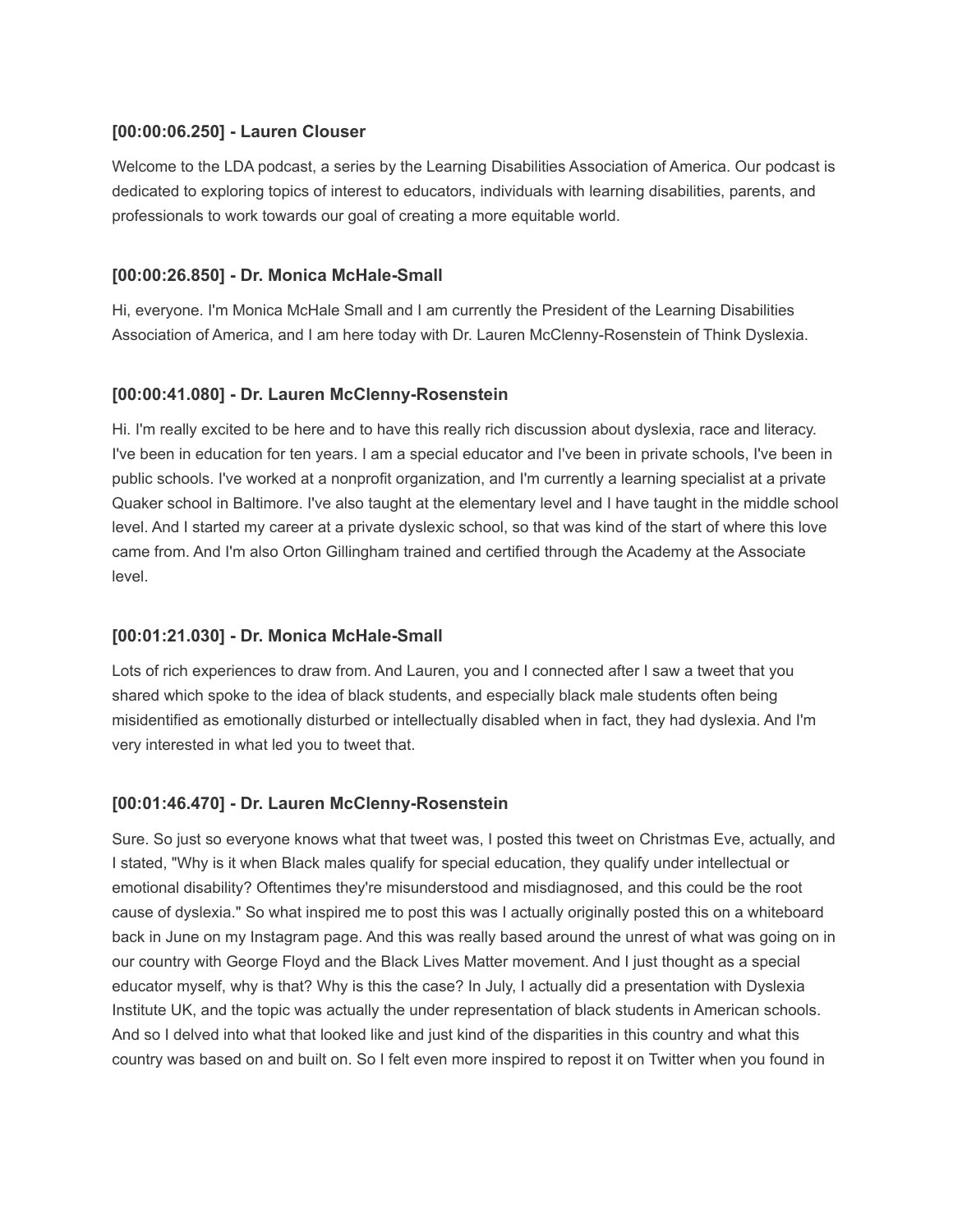December, because I had just done an interview with Hilderbrand Pelzer III back in December on incarcerated youth and literacy.

### **[00:03:04.240] - Dr. Lauren McClenny-Rosenstein**

And if you aren't familiar with his work, he's great. He used to be a principal in a juvenile system, I think in Philadelphia. I'm not quite sure where exactly, but his work is heavily steeped in literacy and incarcerated youth. So I felt it was time to bring that conversation to the forefront again. And hopefully we can change that narrative and we can have that systemic change.

## **[00:03:29.310] - Dr. Monica McHale-Small**

Recently, I shared with you two different papers. One was LDA's recent core principle on disproportionality and identification, and the other was the testimony that I gave to the Pennsylvania Advisory Committee to the Human Rights Commission around the issue of the school to prison pipeline. I'm wondering what, if anything, from those papers resonated with you?

## **[00:03:56.270] - Dr. Lauren McClenny-Rosenstein**

Well, I think the biggest thing that I know you touched on was relationships, the determining factor of the connections to the school and school success and student success. So I found this to be a really big area for me personally when I was co-teaching with teachers and then also just coaching teachers into how you can build those relationships with those students that I think some teachers might find that are more troubled or more harder to handle based on their behavior. And I know that class size and curriculum shifts and changes in whatever the direction the school district is kind of going and can make that difficult for public school teachers to say, 'Well, I don't have time to have relationships with 120 students,' but really that is the determining factor to unlocking student potential and that connection of building relationships as adults really think about themselves in the workplace. I feel like you thrive best when you know that someone actually is taking an interest in who you are as a person, what your likes are, what your interests are. So it's the same thing in the classroom. I feel like when you have that relationship building aspect of that.

# **[00:05:10.260] - Dr. Lauren McClenny-Rosenstein**

And also I know there was a point in the piece that you sent me about student resource officers or the SROs, and how they're essentially trained to do what they're told, which is when there's some sort of criminal behavior, an action is then taken, which could be maybe the student is removed from the school or they're arrested or something that then puts that student, which could be more likely a student of color at risk of criminal behavior. And I think that, you know, when you think about students of color and their success rate and how schools handle the disciplinary actions, I think that kind of changes the narrative of if kids are constantly seeing a reflection of themselves being pulled out of the classrooms or they're not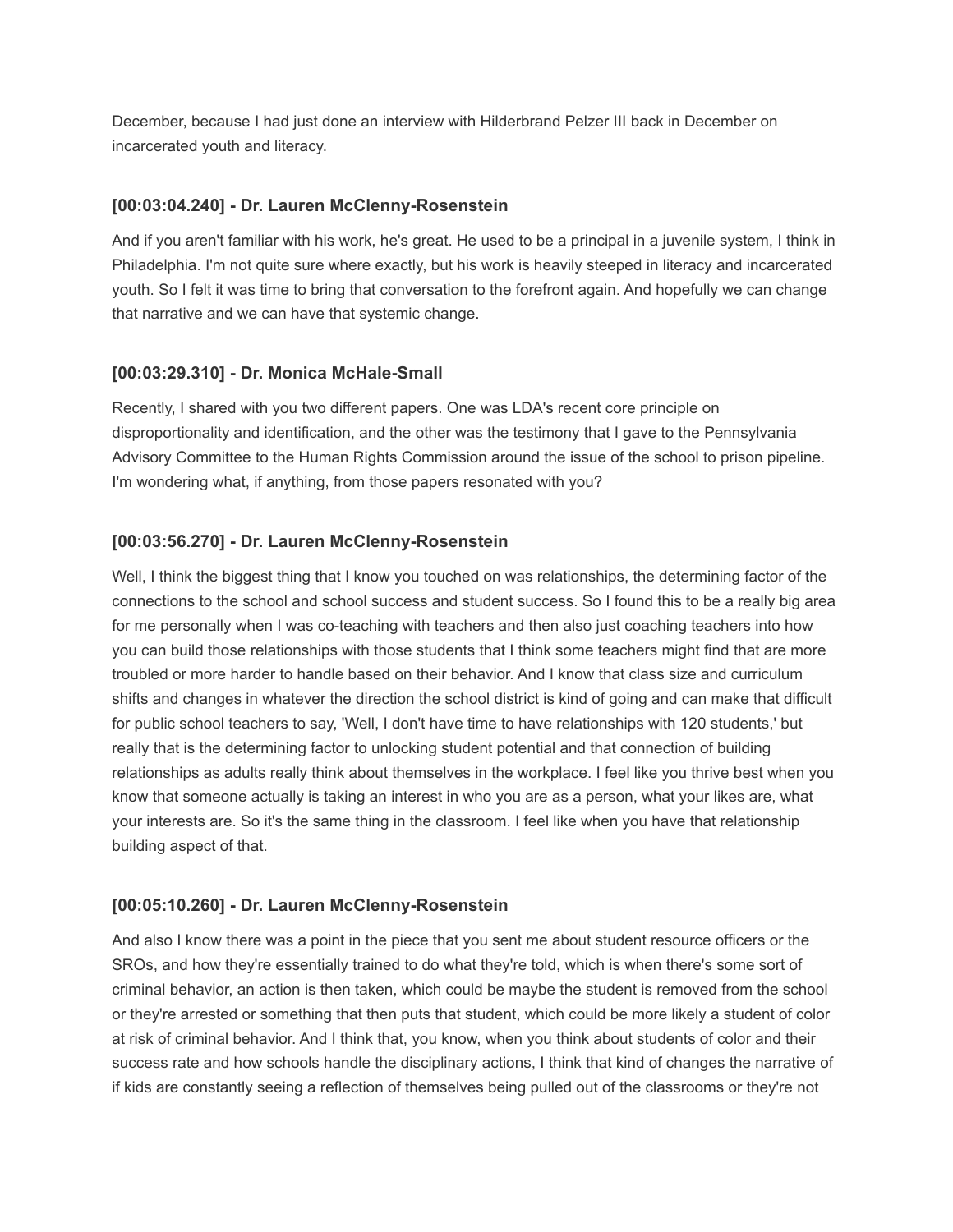really seeing their counterparts being treated the same way, it kind of puts in their head like, oh, well, I'm supposed to end up in prison or I'm supposed to just goof off in class, and then I can go hang out in the front office. So I think those points of relationship building the SRO officers and kind of their actions and how that can lead to criminal behavior really stuck out to me the most.

### **[00:06:25.280] - Dr. Lauren McClenny-Rosenstein**

And it also just kind of made me think about some of my personal experiences in public school. And when I did see those students, they were always the students of color, right?

### **[00:06:35.690] - Dr. Monica McHale-Small**

Yeah. And I can speak to my own experiences. I spent 27 years in public education. And what I saw so often was that some of those students who end up getting really heavily subjected to exclusionary discipline, most often the students of color and Black males, it almost seemed as if for them it was to save face rather than admit that they were really struggling to read and to perform what was expected to them in the classroom, they acted out so that they wouldn't look like they were dumb or incapable. And I think people hyper focused on their behaviors and never really dug deep enough to get to those root causes.

### **[00:07:22.410] - Dr. Lauren McClenny-Rosenstein**

Yeah, I would agree with that. And I just comment on what you just said. I think often times teachers are overworked and as we know, underpaid. And so when they see students that are flipping a desk or passing notes or doing things when it could be a sign of this is happening whenever we're doing literature studies or this is happening, whenever we're doing circle time or whatever the case is, I'm sure it's from K-12 that you see these behaviors, but I think teachers aren't paying attention to that. And I know we'll touch on this later, but they don't know what they don't know. So they don't know what they're identifying to know. Oh, this could be a literacy issue rather than a behavior issue, right?

#### **[00:08:03.490] - Dr. Monica McHale-Small**

Absolutely. So let's talk a little bit more about dyslexia. And do you think dyslexia is in some ways distinct from other learning disabilities in terms of misidentification or under identification, especially in students of color, and if so, how?

#### **[00:08:23.350] - Dr. Lauren McClenny-Rosenstein**

Sure. Well, I think there are two factors that are an issue. So the lack of teachers of color in public school, in the public school system and the lack of knowledge about dyslexia. So if you take a step back and look at data, obviously, we know data tells stories. So in the National Center for Education Statistics, the breakdown of the percentage of teachers in the public and secondary schools in the years 1999 to 2000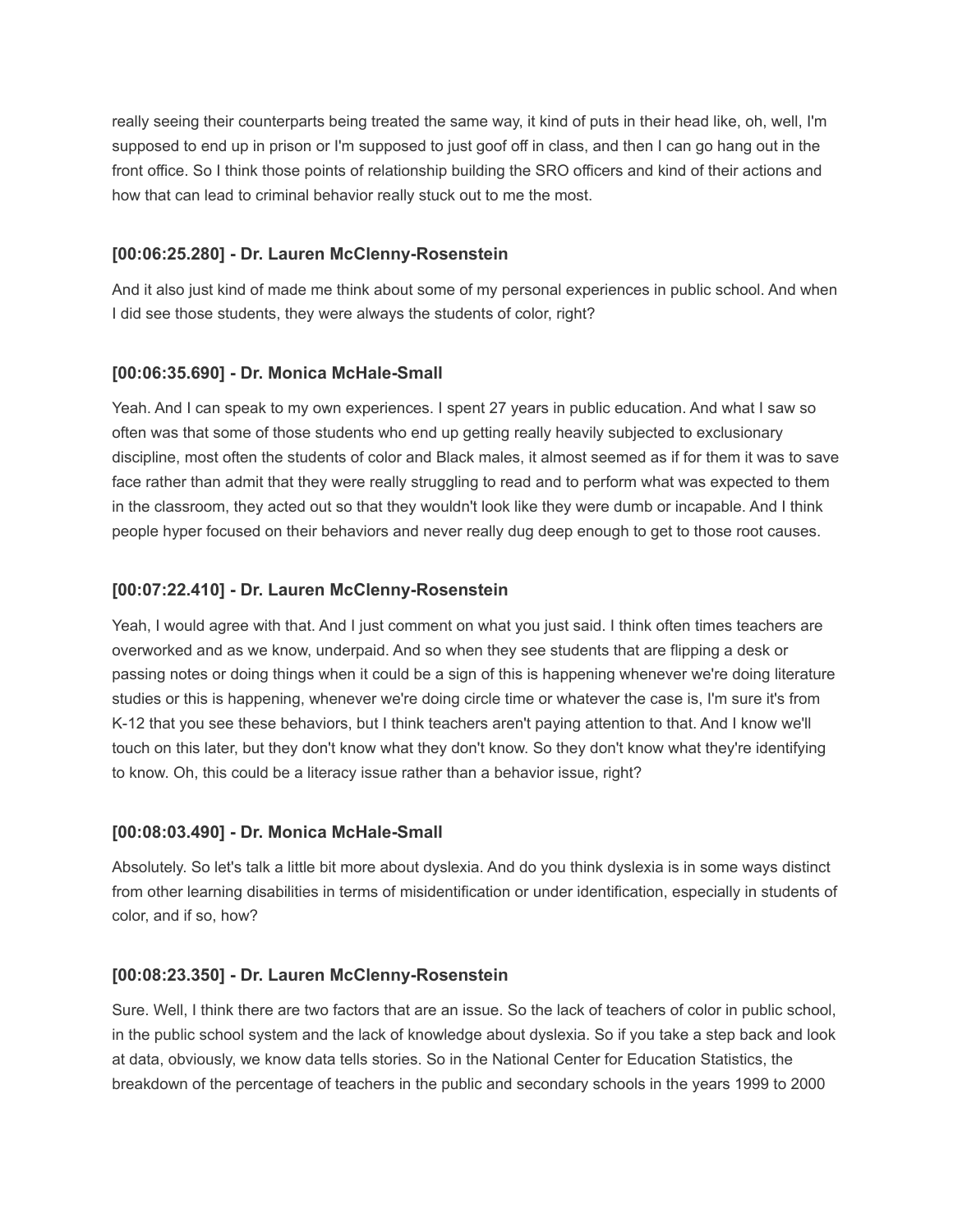and 2017 and 2018. So those are the two different data points. So in the 1999-2000, there were 84 teachers that 84% teachers that were white and 8% that were Black. So if you fast forward 2017 to 2018 school year, 79% teachers were white and 7% were Black. So there's a discrepancy right there where most of the teachers are white, probably white males, and the rate of Black teachers went down by 1%. So that I think right there is problematic within itself because I think teachers need to kind of look at their own implicit biases and where they come from, where they're teaching, how they're connecting with the BIPOC students. And then I also think most public school teachers, and let's just say common USA, this could be anywhere in this country really, can't tell you much about dyslexia in general.

## **[00:09:46.270] - Dr. Lauren McClenny-Rosenstein**

And so elementary school teachers might know a little bit more than secondary colleagues, but not by much. So if they know more, it's probably because their school district is educating and training them, their in service teachers on dyslexia or some sort of multisensory teaching to identify these students for special ed. But if you really take a look at the confluence of race and dyslexia, it's almost nonexistent in research. And when I was looking at race and dyslexia, probably around the time of when I originally posted a tweet in June, it was on Instagram. I was really looking for research. Like, what are the numbers? How many students of color do have dyslexia? How are these students being serviced? And there really was not a lot of data there. So I think it's easy to believe that dyslexia is really only prevalent in white people because in the American school systems, I feel like the white students are treated and kind of serviced differently than the BIPOC students.

### **[00:10:50.620] - Dr. Monica McHale-Small**

Yeah. And as I shared with you in another conversation, I started my career as a school psychologist, and I have found that it's almost like at different times there are different disabilities that are popular or maybe not popular but are acceptable right now. Dyslexia is a socially acceptable disability. And I think in a way that has almost made it worse for students of color because it's an entitlement and it's an entitlement that a lot of our more affluent white parents are very aware of. And it's the disability that they're okay with their child having probably because so many really famous and accomplished people have come out to say that they're dyslexic. And I wonder, too, if maybe that's even playing into the under identification because we don't elevate as many famous and accomplished people of color in our society as we do white people. So maybe that is kind of playing into why it is that we're seeing this clear under identification.

# **[00:12:03.030] - Dr. Lauren McClenny-Rosenstein**

I would definitely agree with that for sure, because in my own journey and I always like to make sure that people that are listening to my work know I'm not an adult with dyslexia. I'm just very passionate because I know I struggled in school and I was late diagnosed with ADHD and anxiety in my senior year of college. And so I think that was mostly why I went into special ed. And so I feel like I really didn't see a lot of representation for me as a student of color just in general, let alone adults or famous people of color that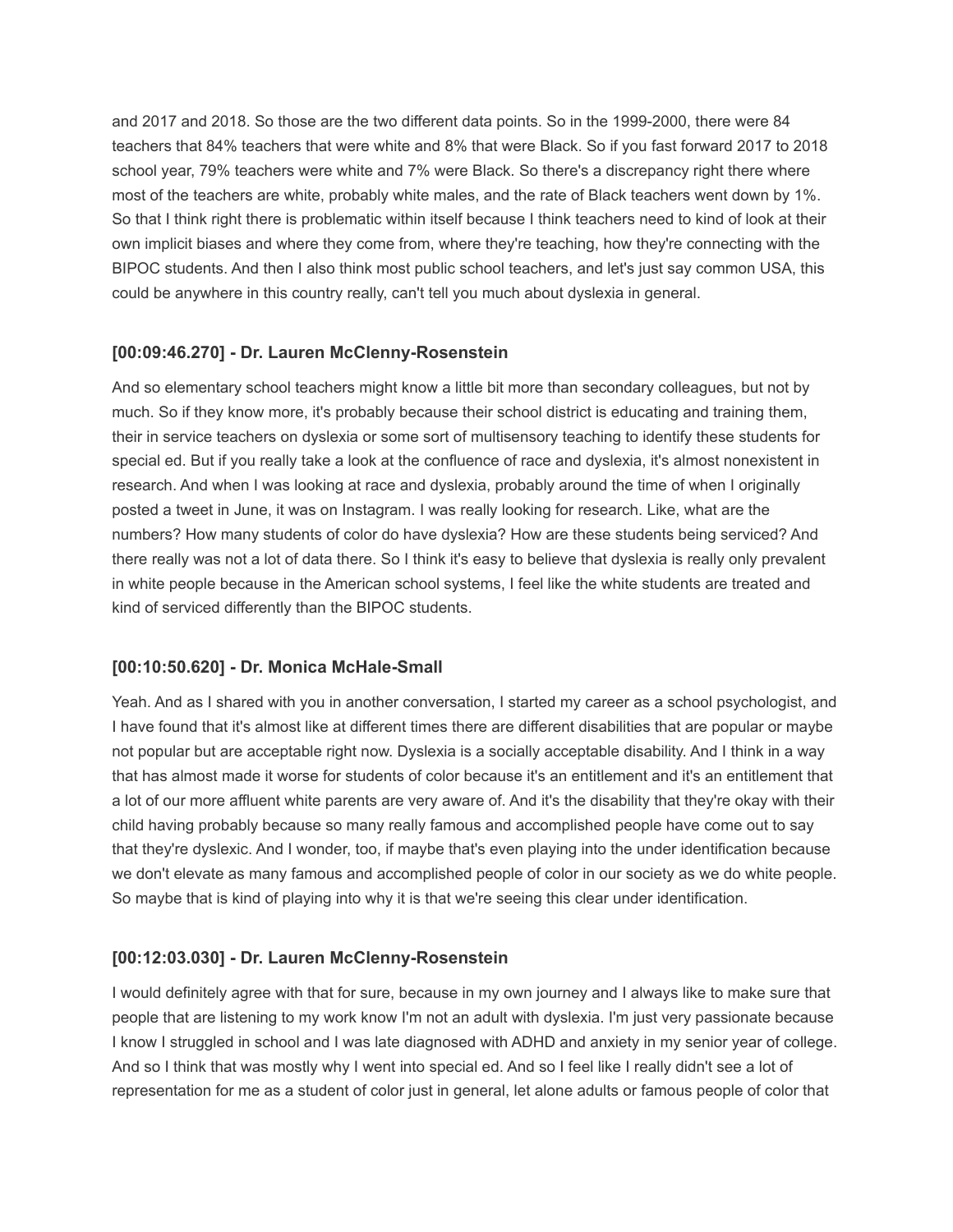have ADHD. So I think as I've been exploring, who are these people of color that do have dyslexia? And I found a few, not a lot. And I feel like they're names that people just don't know. So I think that does play into that underrepresentation for sure.

## **[00:12:57.880] - Dr. Monica McHale-Small**

How about other learning disabilities? Do you have any thoughts about learning disabilities other than dyslexia and how that may intersect with race, things like dyscalculia and dysgraphia and oral and written language disorders.

## **[00:13:11.970] - Dr. Lauren McClenny-Rosenstein**

You know, I feel like dysgraphia and dyscalculia, they're not new, but I feel like they are new in the special education field of like, no one really sees that on an IEP. Actually, let me take that back. In the school district where I worked, those were not labels that were on IEP. We saw specific learning disability. And I always joke that some of my co-teachers or other teachers on the team would be like, what's so specific about it? How can I help the student if I don't know what the specificity is? I think it connects a lot to dyslexia in that social justice piece, because I feel, speaking from my own experience as a woman of color, I was not good at math. And I feel like there is some sort of subliminal message for students of color, at least African American students. I can't speak for African students, but they're not good at math. That's more of the Asian realm. That's where some of the African descent Nigerians, like, they're good at math, they're good at those kinds of things. So I feel like there is this stigma for kids of color where it's like, well, I'm just not good.

### **[00:14:30.270] - Dr. Lauren McClenny-Rosenstein**

I can't multiply. I'm going to just use my fingers, you know, things that I feel like I was guilty of as well. And then, same with dysgraphia. I think that learning how to write and being articulate in what you're saying and clear on paper can be difficult because I think if you take some places, like urban areas where there's slang and there's a different way of communicating that some teachers and again, if we look back at the percentage of teachers in American schools, they're white, they may not understand that. I guess you considered African American slang. Some of the broken English and things that are said spoken at home, it's different at school. So I think it could be perceived that maybe the student can't write well because of maybe what's happening at school, or maybe the student isn't capable because they're not getting the support of what's happening at home. I think I said at school the first time I met home.

### **[00:15:28.370] - Dr. Monica McHale-Small**

Right.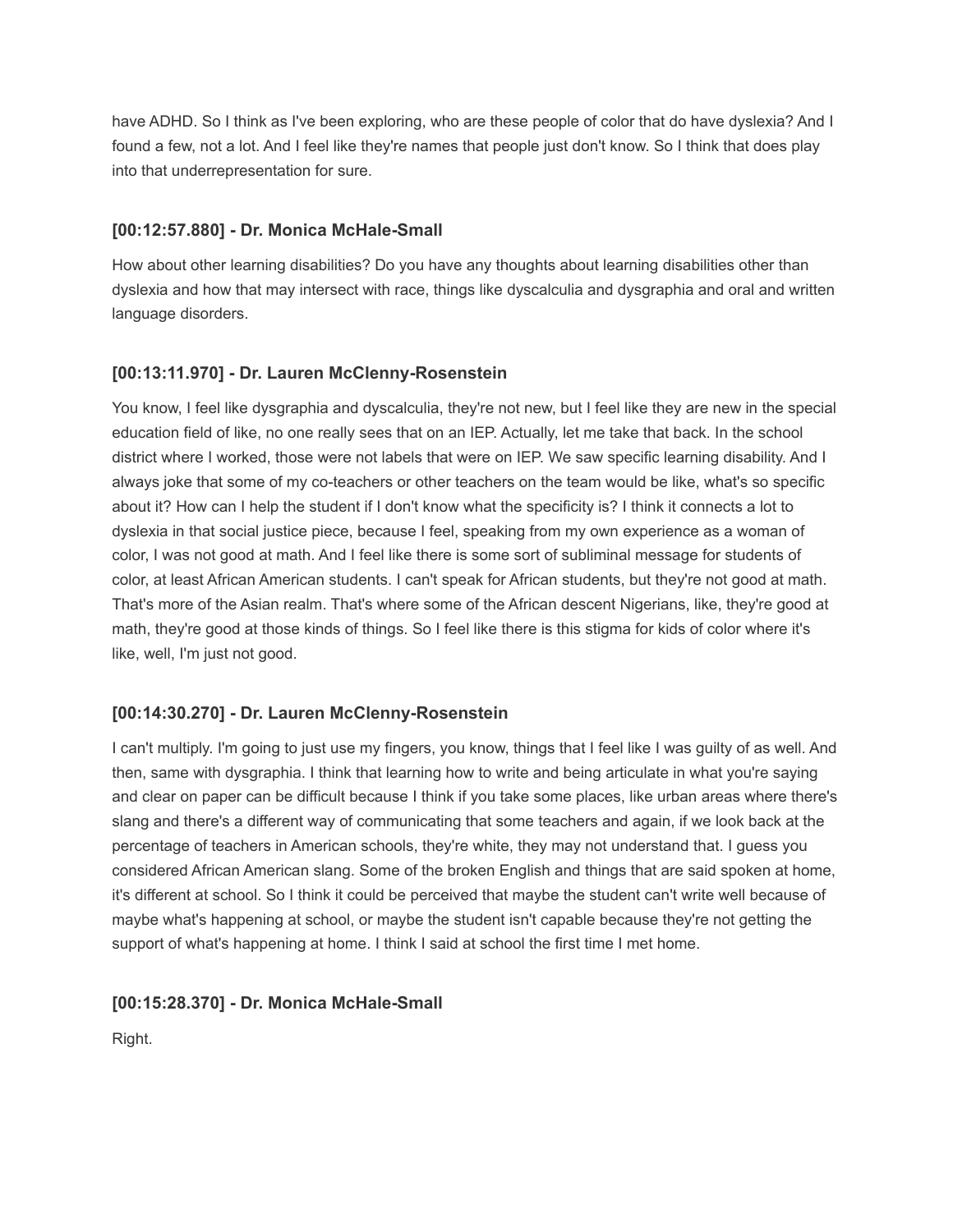## **[00:15:29.090] - Dr. Lauren McClenny-Rosenstein**

So, yeah, I definitely think there is a race component to that, for sure.

## **[00:15:36.070] - Dr. Monica McHale-Small**

Yes. And in my own experience, when I did work in public schools, and then now I'm an adjunct at Temple University, and we have a clinic that services a lot of families in a pretty high poverty urban area that surrounds the University. And we're often encountering kids who have gotten into upper elementary, even into high school, who have clear learning disabilities. But it's almost as if it's like, oh, well, you're poor, you're Black. And we didn't really think about that. That's kind of where we expect you to be because you're poor and you're Black, which is very heartbreaking because these kids are not getting the intervention that if they were just classified serviced early on, that would be a way to get themselves out of the poverty situations that they find themselves in. Right?

# **[00:16:32.840] - Dr. Lauren McClenny-Rosenstein**

Right.

## **[00:16:34.390] - Dr. Monica McHale-Small**

Yeah, we kind of dismissed it and just. Well, I think we have a very high tolerance for accepting low achievement amongst poor students, no matter what color they are. And I don't think that's okay. No. So we're having this conversation on the day that we honor the legacy of Dr. Martin Luther King, who said in one of his speeches, the field of education has been a battleground in the freedom struggle. And then just last week, it was announced that Rick Snyder, the former governor of Michigan, was criminally charged in connection with the Flint water crisis. Parents in that community had to file legal action to get their children evaluated for special education. So in this week, where social justice is really very much at the forefront of the news, and I'm thinking, what are your thoughts on if or how environmental justice and disproportionality in special education intersect?

# **[00:17:35.180] - Dr. Lauren McClenny-Rosenstein**

So I think environmental justice is huge and the disproportionality do intersect. Typically, when I think of environmental circumstances and families of color, I usually think of urban populations which impact quality of living in ways that don't necessarily impact white families with cultural capital. And so I was looking at Flint's makeup of their city. The 2010 census had said 56% African American, 37% white. And I'm not really familiar with the quality of living in Flint, but I can only imagine that the parents are taking legal action to file for legal action for their children to get evaluated for the school system, for potential lead poisoning in the water. That really goes to show just how dire their circumstances are. I don't want to have a sweeping generalization comment, but I do want to say I feel like you don't typically see these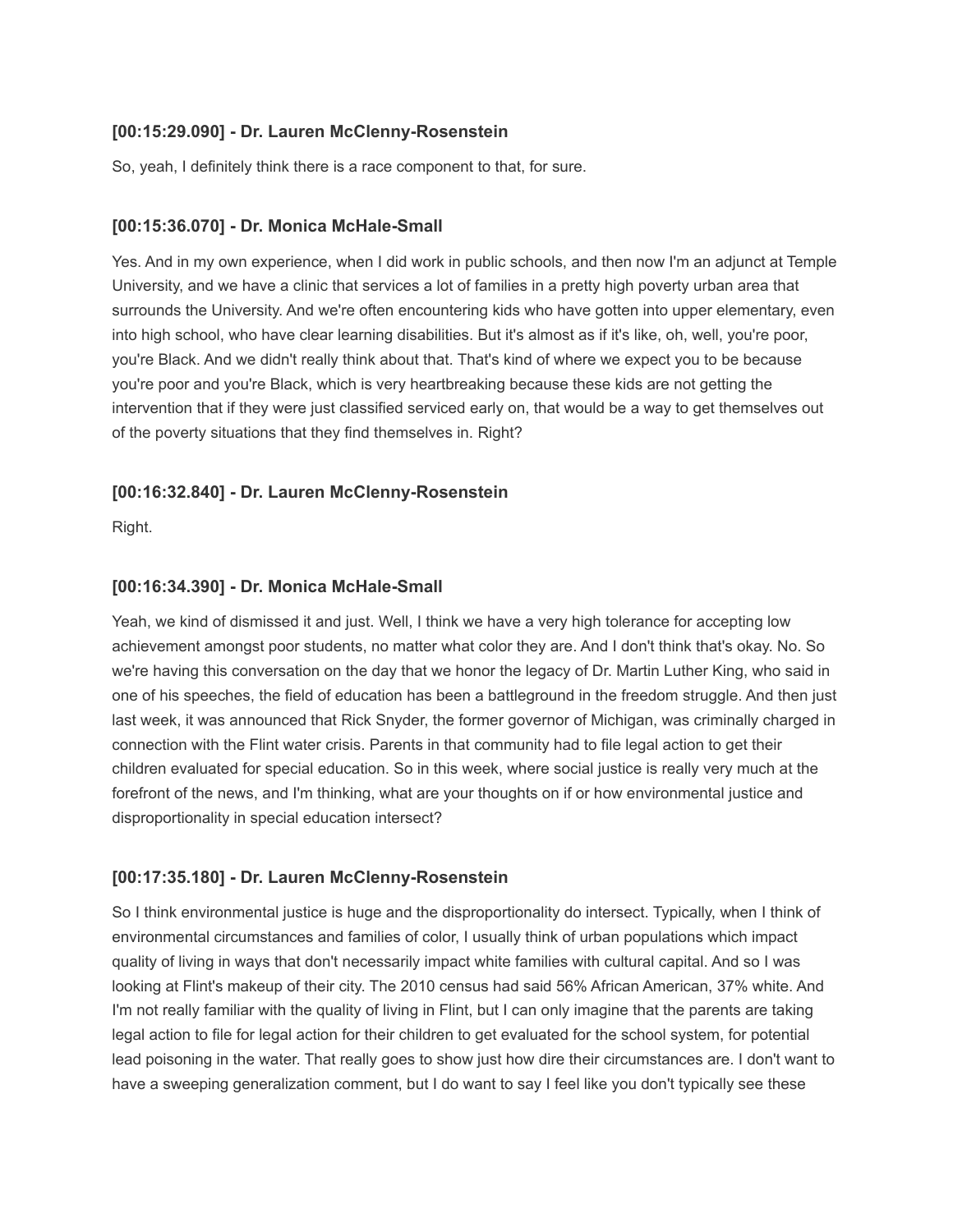cases happening in white rural areas in America. Maybe they happen, but it's different. And I just think about we have a house in West Virginia, and the school district is really far away from our cabin, and that's a vacation home, but it's pretty rural out there. And so I wonder what their quality of living is like as well.

### **[00:18:52.000] - Dr. Lauren McClenny-Rosenstein**

But to kind of bring it back to Flint, I think in terms of filing for the legal actions, it's just one step in the process. So for me, I ask questions like, what type of lawyers are the Flint residents going to get? Are they going to be top notch lawyers? Are they just going to be those pro bono case lawyers where they only have 15 minutes per case type thing? Will these parents win the case? And if the families do get what they're asking for special education testing and that nature, are these kids really receiving the best education possible? And, of course, that's all subjective. What is the free, appropriate public education? That varies. So I think in general, the process is good, but in some ways, I think it could be discouraging to kind of get stuck in that system. But I'm not saying these families shouldn't fight because they should. But this is a continuous issue that just keeps unfolding, right?

### **[00:19:47.260] - Dr. Monica McHale-Small**

Yeah. And I completely agree that evaluation is just the first step. And if you're evaluated and identified and you still receive substandard education, then it's not necessarily going to solve the problem. To me, though, it just speaks to the whole idea that the entire world knew that these children were poisoned with lead, and yet they still had to fight for their rights, their legal rights to a free and appropriate public education. So it was disheartening to me. And I do fear sometimes that when we are solely focused on ideas like over identification and too many kids of color are over identified for special ed. And yet we know that children of color are more likely than their white counterparts to live in highly toxic environments, lead and air pollution, and other things that impact brain development. We're kind of trying to solve the problem by saying, oh, we just won't evaluate so many kids for special ed when we haven't really dug down to what are the root causes of why these children may be underachieving or may have a higher rate of disability. Right? Sweeping it under the rug.

### **[00:21:10.080] - Dr. Lauren McClenny-Rosenstein**

No, I agree with that completely.

#### **[00:21:13.330] - Dr. Monica McHale-Small**

When I read the article that you had shared with me, a lot of ideas resonated. But one quote that I pulled out, you said, "Why should many Black communities suffer and not have the same access and opportunities that significant numbers of white families can leverage?" Let's circle back to dyslexia and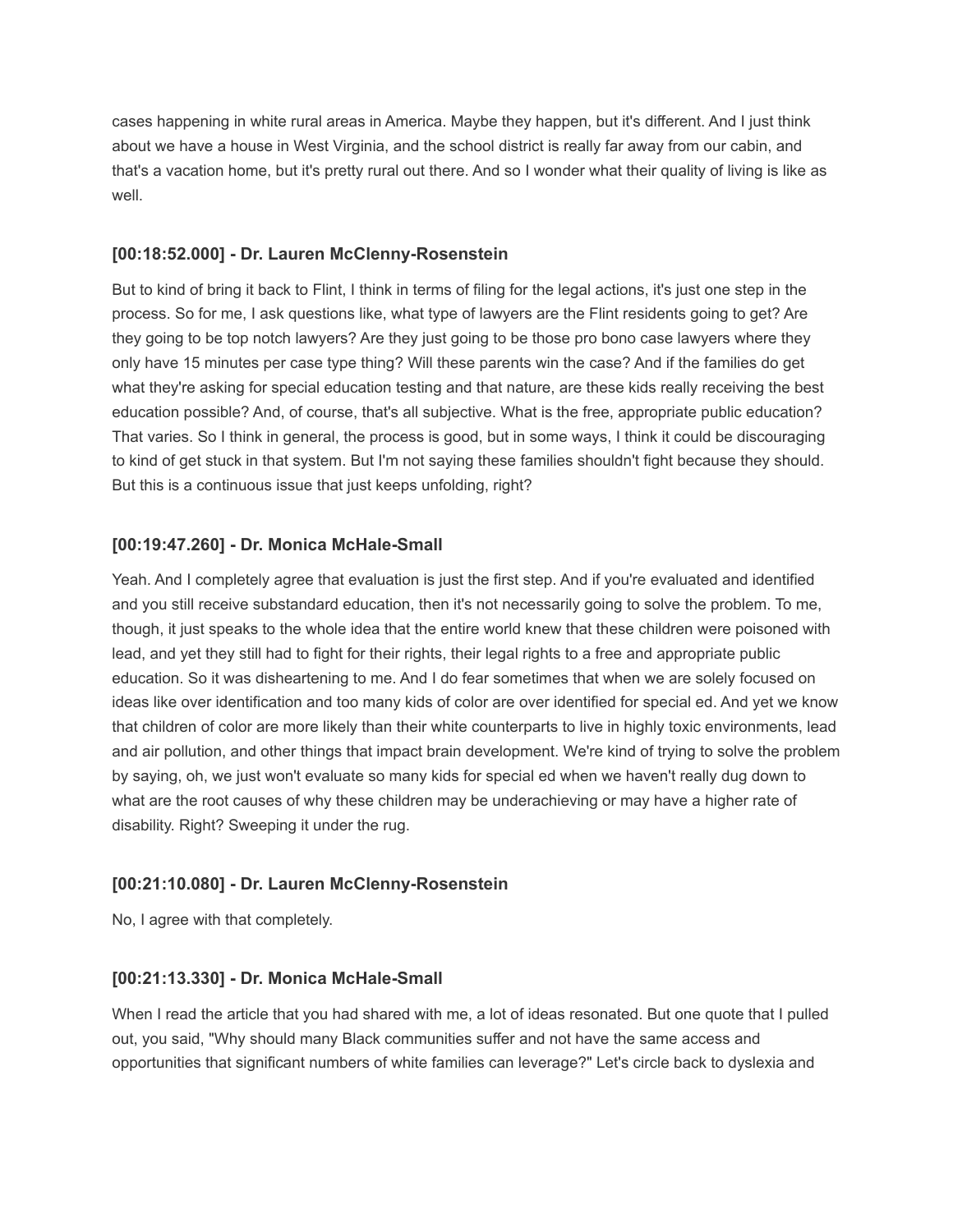talk about how that idea connects to dyslexia and students of color and what resources they may not be able to leverage.

### **[00:21:42.430] - Dr. Lauren McClenny-Rosenstein**

Sure. So when I wrote this, I was thinking a lot about my first job in my private dyslexic school in the suburbs of Atlanta. So this was ten years ago, and I believe I was the first Black teacher hired. And I noticed that there weren't a lot of Black students there my first year. Now, second, third year, there were more students of color. On my first year, I felt like I kind of stood out and I didn't feel like I was being discriminated against. But I noticed that there wasn't a lot of me there. And so it really made me think about the Atlanta Public Schools and their demographics. And of course, I just like to know the percentages. So 54% Black people lived in Atlanta. This is 2010 data and 38%. I'm sure it's the same, if not a little bit higher for Blacks now in 2021. But I'm sure that there are a lot of students of color in the Atlanta Public Schools. And so when I think about the school where I work. I don't think they were really scholarships put in place. So if you are familiar with Atlanta, it's Fulton County is pretty large and it used to a long time ago, we divided into three different counties, but they went bankrupt.

### **[00:23:05.020] - Dr. Lauren McClenny-Rosenstein**

And so it turned into this one long county. But you get to a place where Northern Fulton County is mostly white. And that's where there were a lot of the private schools, private dyslexic schools, and then south of Fulton County, depending on where you were, you kind of had to be careful with, 'oh, I'm going into this part of town' or 'this is where this school is.' And so I really couldn't help but think about the private school tuition, the barriers that it presents to probably some of those South Fulton families that maybe they weren't as educated to know about dyslexia or why their child was reading two or three grade levels below where they should be to know, like, 'Hey, I really want to send my child to a school where they can get what they need, they can get identified, they can have those supports.' And so it really made me think about why is it that most of these private schools have students that are mostly white? And I think a lot of it is because of the cultural capital, because of the knowledge, because of the education to know, okay, something's not right.

#### **[00:24:10.620] - Dr. Lauren McClenny-Rosenstein**

Let's get my child evaluated. And as you know, outside evaluation, testing can run up to \$3,000 and families just can't afford it if their insurance isn't covering it. So the other thing I did want to say was there was an article I read from KQED News, which is, I think, a radio station based out of San Francisco. And they put out an article I think this article was from a few months ago, but the journalist interviewed the Larry P, which this was a lawsuit court case in 1979, and it was based on the discrimination of an IQ test against Black students. And so if the student tested below whatever their idea of an IQ test was, they were then deemed mentally retarded and then they were then put in special education. And so this, the real life Larry P., Darrell Lester, he ended up living his life in and out of jobs, on drugs, really struggled.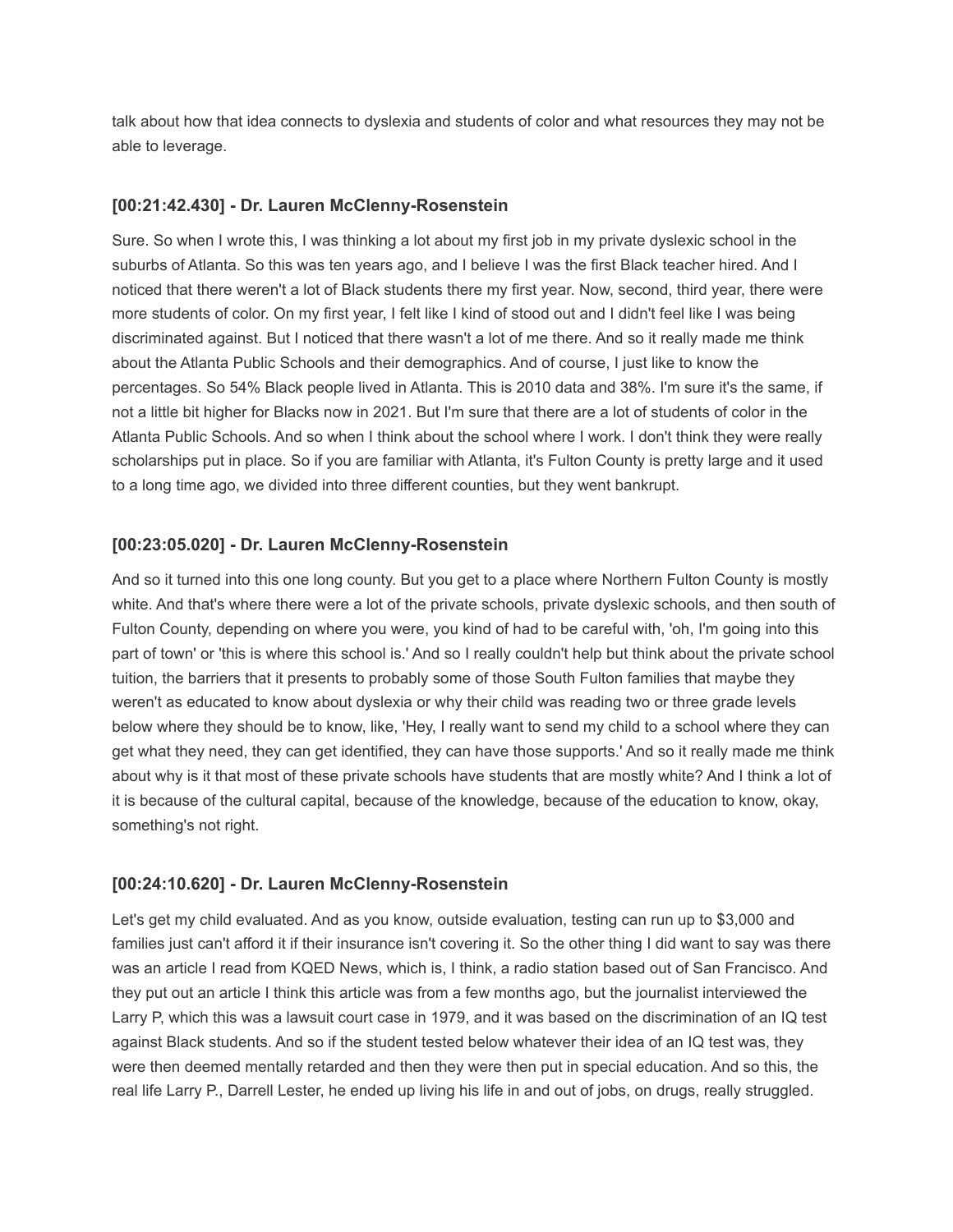And he's now 62 years old. And it's because he was dyslexic. But the bar was set low for him. I think his mom didn't know what she didn't know and she thought the school was doing the best for him to provide the best education.

### **[00:25:25.450] - Dr. Lauren McClenny-Rosenstein**

And once he was in the special education classes and thankfully, we don't have this everywhere now, but he was put in those life skills classes. So his expectation of being successful in school was very low. It was assumed that he was not smart enough. So then he just had to learn how to fold clothes or whatever those life skills classes were. So it really makes me think this man is 62 years old and he's dyslexic and still can't read and write very well, and he grew up in not having an abundant amount of money and resources. This is still happening today, and there's still that discrimination piece or that divide where you have these exclusive private schools, which I'm all for it because I've worked in three private schools. But where is the equal opportunity for those students to get the same kind of services that the white students are receiving?

### **[00:26:22.290] - Dr. Monica McHale-Small**

Right. And kids shouldn't have to. I mean, the law says a free and appropriate public education for all students with disabilities. And recent Supreme Court cases have really affirmed that that progress the kids make needs to be meaningful and consistent with what we would expect based on their disability. But maybe that's the whole issue, maybe cause of the color of some students. Again, our expectations are just set too low, and therefore, we don't really make sure we have the right diagnostic category and we don't really make sure that those kids have the highest quality evidence based instruction. Maybe a final idea here is you also talk about reading and writing as civil rights, and that everyone and that kind of goes along with what I was saying. Right. You shouldn't have to have the money to get yourself into a private LD or dyslexia school in order to get the education that you need and that everyone should receive the support that they need to be successful. LDA, as an organization wholeheartedly supports that idea of reading as a civil right, because most, not all, but most students with learning disabilities struggle to read. In your opinion, how would things change for students with dyslexia if policymakers truly embrace this idea?

### **[00:27:48.550] - Dr. Lauren McClenny-Rosenstein**

I mean, I think the answer is simple. Like they would finally get what they need, but it's not that simple. So if I think about policymakers and then you think about governors and mayors, I know the governor of California Gavin Newsome, he's dyslexic, and I think he's pushing out some good policies in the state of California to support kids because it's personal to him. And I think the biggest thing I'm realizing just in my own research and just in public versus private school, if it's not personal, people don't really care. And I know that sounds awful, but I think it's true. I know you've been in education longer than me, but in the ten years that I've been in this field, I'm like, how do we get people to see that this is something, first of all,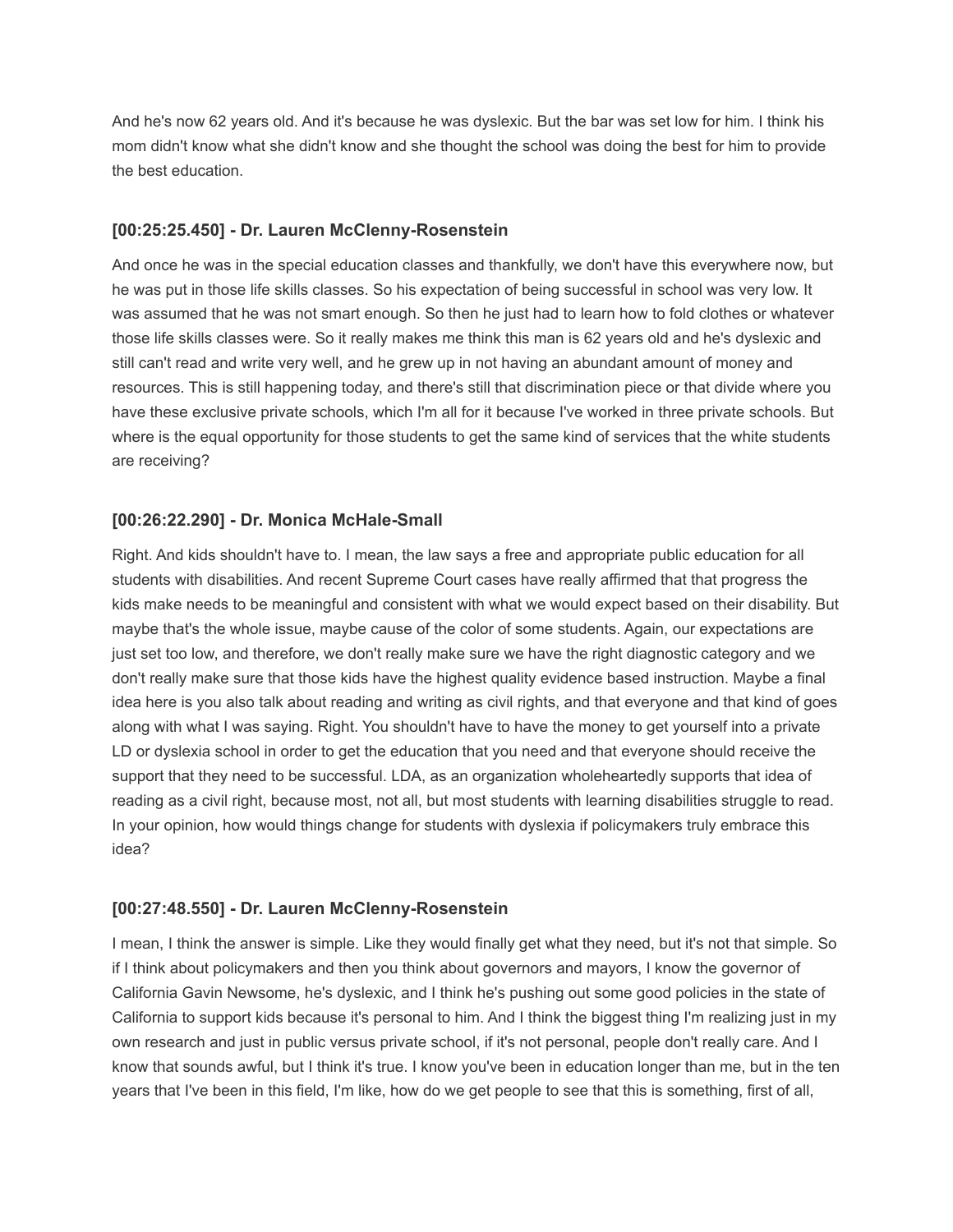that needs to change at the University level? Preservice teachers need to know how to identify and need to understand how to support these students. But then when you take it, you know, you scale it back to the policy level who is out there where they can say, you know, what this impacted me personally, this was something that was difficult for me.

### **[00:28:54.480] - Dr. Lauren McClenny-Rosenstein**

We have to change the narrative for these kids. And I think it has to come from the governors and the mayors and the people that actually made it to the top per se, but probably struggled their way through. So I think until there is a child or an actual adult or a grandchild or someone out there where they're seeing the struggle and they're seeing how difficult it is, that's when it'll really hopefully change the narrative. But I'm hoping that there is some sort of change or deep understanding in the BIPOC community. So I don't know if there has to be a mayor or governor or someone of power that's of color to say this has impacted me and my community and we have to make a difference, but we have to make a difference at the policy level. So I think that's my answer. It's got to be personal to somebody.

### **[00:29:52.210] - Dr. Monica McHale-Small**

Yeah, you're probably right. I think that there's personal stories. Having been involved in passing some legislation in Pennsylvania, it really was the personal stories. And when the stories that the parents told connected with the stories of the policymakers and the experiences that's when we saw movement happen. I'm wondering, though, going back, you mentioned policymakers who are BIPOC and how we have to connect them to it. I'm wondering if that whole idea of over identification and too many kids being in dead end special education programs, do you think that has caused any resistance in that community to be open to the idea that dyslexia may be as prevalent or maybe even more prevalent in certain communities of color as in the white community? Do you think there's any uneasiness with that concept?

### **[00:30:56.010] - Dr. Lauren McClenny-Rosenstein**

Absolutely. I think that there is a huge stigma. I tutored a student of color a few years back, and I think within this student's culture and this student was not dyslexic, they had a physical disability that impacted their...well it was physical and it was cognitive, but it was the kind of thing where the family, you could tell they were uncomfortable with the idea of special education, but they realized that my child needs these supports. But culturally it was like, no, if there was a way that they couldn't see this, then we're not really going to address it. And I think that that can be the over identification. I do think there is this not stigma but this perception, this misconception that you'll get teachers that will say to some Black families or some poor families, well, you're just not reading enough at home. That's why your child is not able to read. And it's like, how do you know what's really happening? And so I think at least the in Black community. I think I can speak on that. It's like, I think we get offended by that, then it's just like, what? We don't need you're fine, you're good.